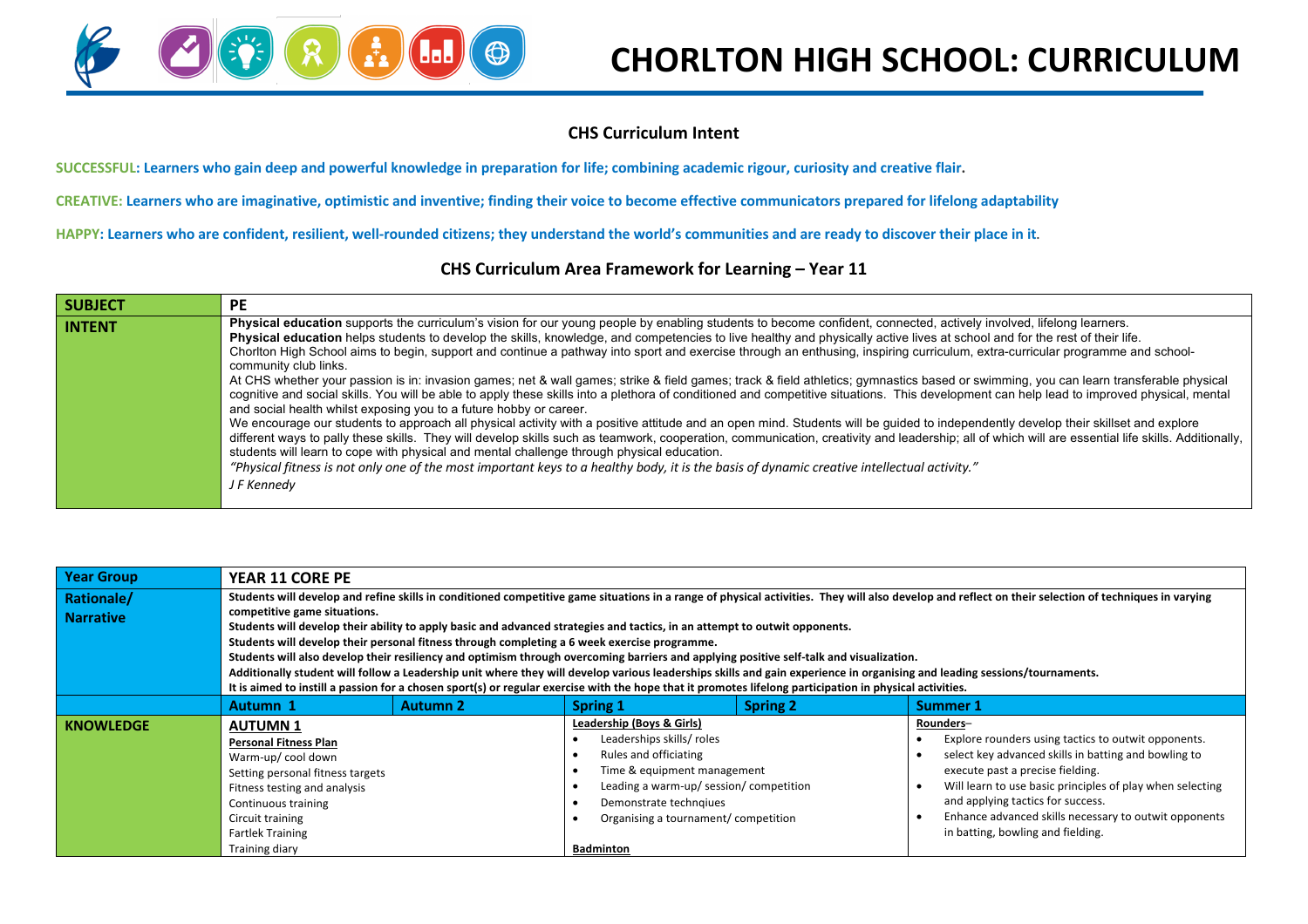

## **CHORLTON HIGH SCHOOL: CURRICULUM**

|        | Fitness plan evaluation<br><b>AUTUMN 2</b><br><b>Trampoline</b><br>To be able to perform one landing (seat/front/back)<br>$\bullet$<br>To be able to perform an advanced landing (seat to front/<br>front to seat/ back to front)<br>To be able to perform at least one advanced landing with<br>$\bullet$<br>twist (e.g. cradle, cat twist, half or full turntable)<br>To work up to performing a somersault with or without<br>support<br><b>Table Tennis- (In-line with social distancing guidelines)</b><br>Correct stance when playing (FH) and Backhand (BH) shots.<br>$\bullet$<br>Short and long FH and BH serve<br>$\bullet$<br>FH and BH Topspin and chop serve<br>$\bullet$<br>FH and BH drive<br>$\bullet$<br>FH and BH chop<br>FH Smash<br>$\bullet$<br>Side-spin<br>$\bullet$<br>Loop (block)<br>$\bullet$<br>Football- (social distancing permitted)<br>Be able to recognise the importance of responding to<br>changing situations within the game in attack & defence.<br>Combine and perform more advanced football skills<br>$\bullet$<br>$\bullet$<br>Consistently applying accuracy and quality of technique.<br>Constantly faced with strategic and tactical decisions<br>$\bullet$<br>Focus on movement off the ball into space.<br>$\bullet$<br>Choice of skill execution.<br>$\bullet$ | Identify different areas of the court and be able to move<br>between these areas using a variety of shots.<br>Develop the ability to outwit opponents using strategies<br>$\bullet$<br>and tactics.<br>recognise the importance of responding to changing<br>$\bullet$<br>situations within the game in attack and defence.<br>Opportunities to score/coach pupils or small groups will<br>$\bullet$<br>develop communication and decision making skills.<br>Netball -<br>Focus upon the ability to outwit opponents and teams<br>$\bullet$<br>using strategies and tactics.<br>Select and apply more advanced skills in different<br>$\bullet$<br>situations 1v1 and to influence a game.<br>Opportunities to referee/coach will develop<br>$\bullet$<br>communication and decision making skills<br>Use information gained from analysis of performance to<br>influence and improve play.<br><b>Basketball-</b><br>Selection and application of advance skills in passing<br>around the back, at speed using outlet passing and fast<br>break.<br>$\bullet$<br>Combined with cross over dribbling, pivoting and give and<br>go within their selection and application of skills.<br>Strategic and tactical decisions based on movement of the<br>$\bullet$<br>ball into space.<br>Opportunities to referee/coach pupils or small groups will<br>$\bullet$<br>develop communication and decision making skills.<br>Use information gained from analysis of performance to<br>influence and improve them.<br>Peer coaching, 'what makes good' questioning/demos and<br>$\bullet$<br>targeted questioning). | Cricket/Softball<br>Explore cricket or rounders using tactics to outwit<br>opponents.<br>select key advanced skills in batting and bowling to<br>execute past a precise fielding.<br>Will learn to use basic principles of play when selecting<br>$\bullet$<br>and applying tactics for success.<br>$\bullet$<br>Enhance advanced skills necessary to outwit opponents<br>in batting, bowling and fielding.         |
|--------|-----------------------------------------------------------------------------------------------------------------------------------------------------------------------------------------------------------------------------------------------------------------------------------------------------------------------------------------------------------------------------------------------------------------------------------------------------------------------------------------------------------------------------------------------------------------------------------------------------------------------------------------------------------------------------------------------------------------------------------------------------------------------------------------------------------------------------------------------------------------------------------------------------------------------------------------------------------------------------------------------------------------------------------------------------------------------------------------------------------------------------------------------------------------------------------------------------------------------------------------------------------------------------------------------------------------|------------------------------------------------------------------------------------------------------------------------------------------------------------------------------------------------------------------------------------------------------------------------------------------------------------------------------------------------------------------------------------------------------------------------------------------------------------------------------------------------------------------------------------------------------------------------------------------------------------------------------------------------------------------------------------------------------------------------------------------------------------------------------------------------------------------------------------------------------------------------------------------------------------------------------------------------------------------------------------------------------------------------------------------------------------------------------------------------------------------------------------------------------------------------------------------------------------------------------------------------------------------------------------------------------------------------------------------------------------------------------------------------------------------------------------------------------------------------------------------------------------------------------------------------------------------------------------------------------------|---------------------------------------------------------------------------------------------------------------------------------------------------------------------------------------------------------------------------------------------------------------------------------------------------------------------------------------------------------------------------------------------------------------------|
| SKILLS | <b>AUTUMN Learning Outcomes: To develop personal fitness and</b><br>physical skills<br>Develop, refine, apply and analyse physical technique/ skill in<br>performance and develop personal fitness.<br>Students select and combine advanced skills, techniques and<br>apply them accurately and appropriately in a variety of<br>activities. They analyse and comment on techniques.<br>Students complete fitness tests for cardiovascular and muscular<br>endurance to identify their base fitness level and set a personal<br>target.                                                                                                                                                                                                                                                                                                                                                                                                                                                                                                                                                                                                                                                                                                                                                                         | <b>SPRING Learning Outcomes: To develop leadership skills and</b><br>tactics & strategies<br>Students will develop their knowledge and ability to carry out<br>one or more of the following roles:<br><b>Official-</b> be able to apply complex and advanced rules and<br>methods of scoring in a small-sided game/ full game.<br>Leader/Coach- be able to lead basic coaching drills or a<br>competition/tournament in a given sport or activity.<br>Planner- be able plan an activity/ drill or the use of equipment.<br>Organiser- be able to effectively organize equipment and time.<br><b>Demonstrator-</b> be able to demonstrate basic or advanced<br>techniques.                                                                                                                                                                                                                                                                                                                                                                                                                                                                                                                                                                                                                                                                                                                                                                                                                                                                                                                                  | <b>SUMMER Learning Outcomes: To develop resiliency and</b><br>optimism<br>Students will develop resiliency and optimism by overcoming<br>challenging task and barriers.<br>Students will develop strategies and a growth mindset to help<br>them achieve the task fully or partly or overcome barriers.<br>Students will develop optimism by setting targets and applying<br>positive self- talk and visualization. |